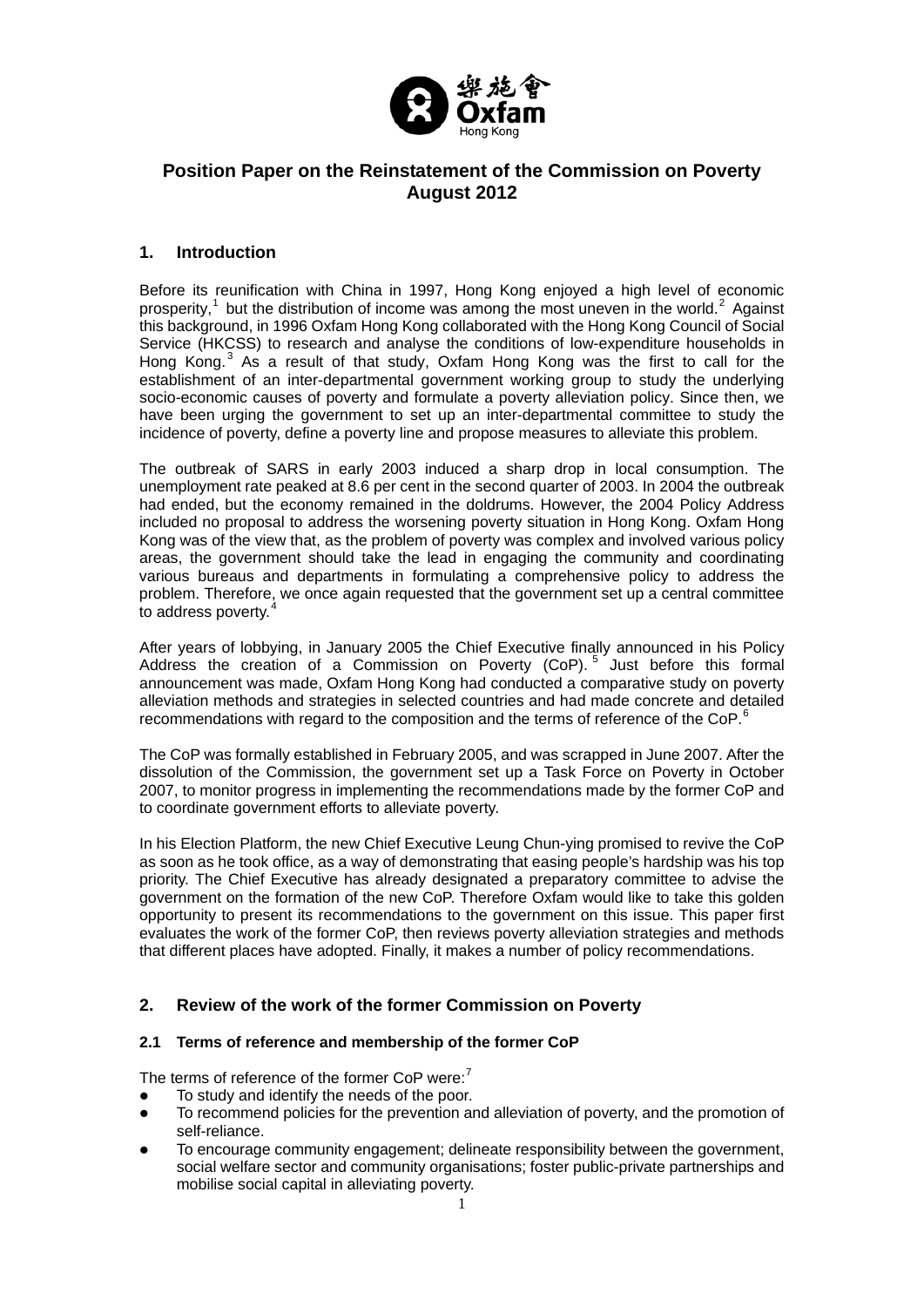The former CoP was chaired by the Financial Secretary; its membership included the head of the Central Policy Unit and the four principal officials responsible for health and welfare, home affairs, employment and education, as well as LegCo members, business people, community leaders, representatives from NGOs, and academics.<sup>[8](#page-7-7)</sup>

### **2.2 Key work areas of the former CoP**

Apart from its regular bi-monthly meetings, the former CoP had set up two task forces (on "Children and Youth" and a "District-based Approach") and two ad hoc groups (on "Elderly in Poverty" and "Social Entrepreneurship") to better focus its efforts on key areas of work.<sup>[9](#page-7-8)</sup> Also, the former CoP conducted outreach activities (such as district visits) to gauge public views on how to prevent and alleviate poverty.

The former Commission had identified five key work areas which they considered the greatest community concerns, namely understanding poverty, supporting the unemployed and the working poor, supporting children and youth, supporting the elderly and adopting district-based initiatives.

#### Understanding poverty

Instead of defining a poverty line, the former CoP proposed a set of 24 indicators of poverty<br>which were to be undated appually to provide an evention of the evolving poverty situation.<sup>[10](#page-7-9)</sup> which were to be updated annually to provide an overview of the evolving poverty situation.<sup>1</sup> This set of poverty indicators covered the following four groups: Children and youth, working people, older people and communities.

#### Supporting the unemployed and the working poor

The former CoP proposed a pilot transport support scheme in mid 2006, to reduce the financial burden on needy people residing in remote areas.<sup>[11](#page-7-10)</sup> In addition, to encourage the unemployed to enter the job market, the former CoP proposed that the government introduce the "Enhancing Self-Reliance through District Partnership Programme", which provided seed grants to non-profit organisations to set up social enterprises that would provide job opportunities for the unemployed.<sup>[12](#page-7-11)</sup>

#### Supporting children and youth

The former CoP supported the establishment of the \$300 million Child Development Fund (CDF) in April 2008. The fund was to support NGOs that organise projects for children from disadvantaged backgrounds, teach them how to formulate personal development plans and instruct them using their own savings and matching donations.<sup>[13](#page-7-12)</sup>

#### Supporting the elderly

The former CoP suggested enhancing outreach programmes to "hidden" and single elders to link them to existing networks of community support and encourage their participation in the community.

#### District-based initiatives

The former CoP supported the implementation of a district-based approach in three pilot districts (Sham Shui Po, Yuen Long and Kwun Tong). They also suggested strengthening the role of District Officers to encourage collaboration and identify district priorities and strategies.

#### **2.3 Comments and criticisms**

#### **Lack of consultative mechanism, no channel for public to reflect their views**

The former CoP did not have a regular public consultative mechanism to gauge public views on topics related to poverty. Although the former CoP made several visits to stakeholders to discuss certain issues, this kind of public engagement was not treated as a necessary step or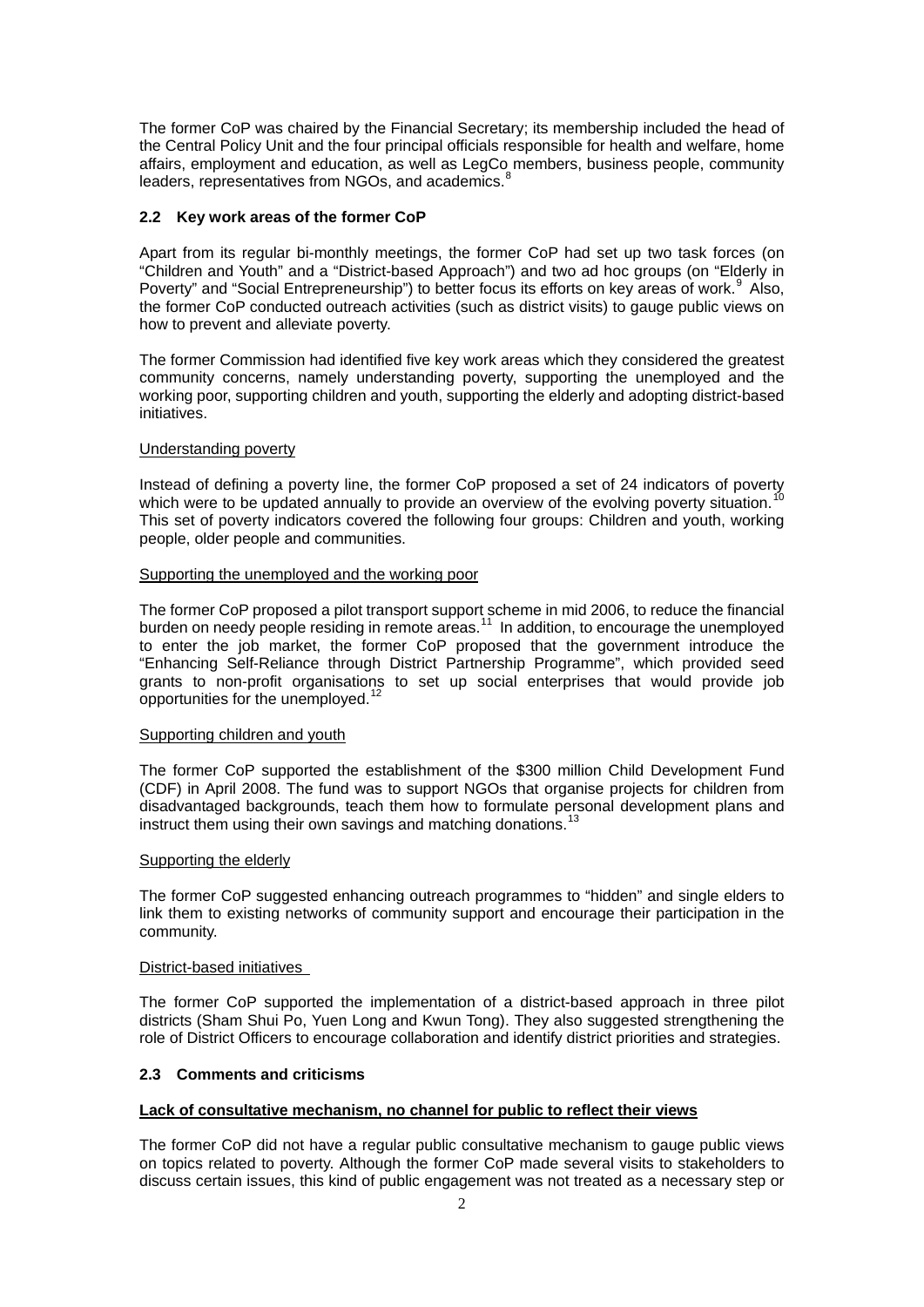given a statutory position in the decision-making process. A better approach would have been a civic engagement platform modeled on that of Ireland (outlined below).

### **As chairman, the Financial Secretary did not have administrative authority spanning different policy areas**

The chairman of the former CoP, the Financial Secretary, only worked with three government bureaus, namely the Financial Services and Treasury Bureau, the Economic Development and Labour Bureau and the Commerce, Industry and Technology Bureau. Poverty alleviation is complicated and involves an extensive range of policy areas, but the Financial Secretary did not have the administrative authority to coordinate the formulation and implementation of measures by various bureaus and government departments to help the poor.

#### **No poverty line was defined, no specific poverty reduction targets were set, and no target groups were identified**

There is no official poverty line in Hong Kong. There was a general consensus among members of the former CoP that poverty should not be defined rigidly by one fixed figure or line.<sup>[14](#page-7-13)</sup> However, setting an official poverty line is important because it demonstrates an official commitment to poverty alleviation. Moreover, without a poverty line, it is difficult to identify target groups and estimate the number of people in poverty, which hinders the development of long-term anti-poverty strategies and plans.

Also, the former CoP did not have specific poverty reduction targets, such as the number or percentage of working poor families it aimed to reduce within a certain time frame.

#### **Only piecemeal measures without policy**

The establishment of the former CoP raised high expectations among its members and the public. After two years of work, the Commission produced a report listing 53 recommendations. However, only a few of them have been effectively implemented, such as the transport support scheme for low-income workers. The wealth gap continues to widen and the poverty problem remains. The former CoP proposed only small, piecemeal and remedial measures within the existing economic and social policy framework and was not prepared to formulate long-term policies to combat poverty. This reflected the fact that the government lacked commitment to the task of alleviating poverty.

#### **3. International examples of poverty alleviation methods and strategies**

In the following section, we review the anti-poverty policies and practices in seven countries or regions – the United States, Canada, the United Kingdom, Ireland, China, Taiwan and Singapore – and consider their applicability to Hong Kong's situation.

#### **3.1. Measuring poverty (See Research Report, Paragraphs 13-51, 73-77)**

Most of the countries or regions that we studied have official criteria for defining poverty. For example, in the United States and China, governments take an absolute approach, calculating the minimum income needed to cover the cost of basic needs such as food and housing, and drawing the poverty line at that level. In the United Kingdom, Ireland and Taiwan, governments take a relative approach. They generally employ a range of indicators to determine whether an individual can afford what is generally considered to be an adequate standard of living. At the same time, they set an income threshold at a particular fraction of the mean or median income as a definition of poverty. For example, in the UK, the government measures the number of poor or at-risk children living in households with income below 70 per cent of the median household income and suffering from material deprivation. Taiwan has an official relative poverty line, set at 60 per cent of the median per capita disposable income.

In Singapore, however, there is no official poverty line and no reliable or generally accepted estimate of the number of poor. Policy interventions appear too weak to alleviate the woes of low-income people. In Singapore, income distribution has become more skewed in the past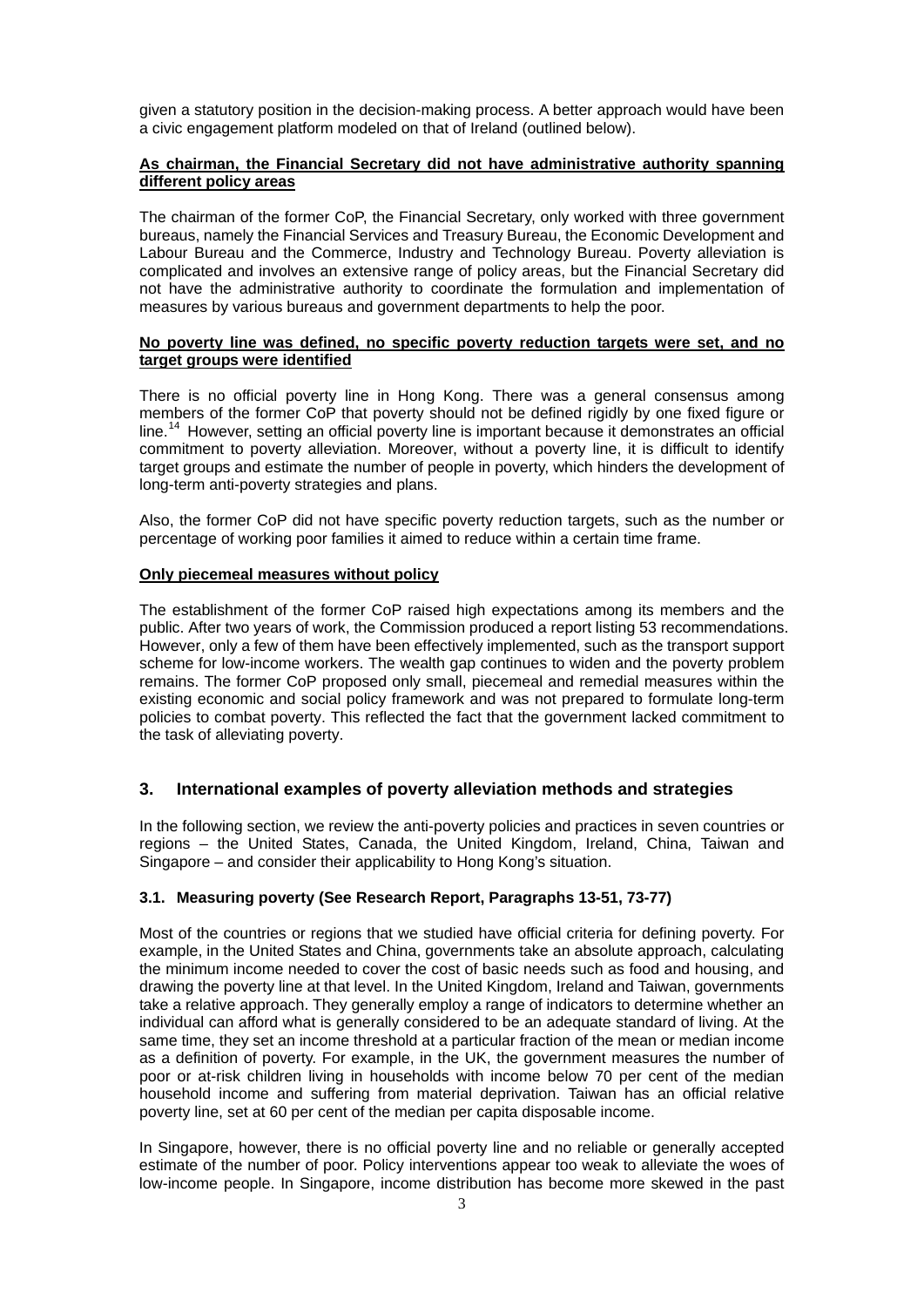decade or so.

An official poverty line is important because it demonstrates an official commitment to poverty alleviation. It defines the extent of the problem, and determines when government intervention is required – for example, by providing welfare assistance to a person or a household.

### **3.2 Institutional methods of combating poverty (See Research Report, Paragraphs 52-60, 78-84)**

The UK and Ireland both have a designated ministerial official to handle anti-poverty policy coordination, or a designated coordinating body staffed by ministerial-level officials across a wide range of policy areas. This indicates that policies to combat poverty go well beyond the scope of a single bureau. For example, in the UK, the Social Exclusion Task Force (SETF) is a cross-departmental unit that coordinates policy and ensures delivery at the departmental level. The Social Inclusion Division (SID) of Ireland performs a similar function, coordinating and driving the implementation of the National Action Plan for Social Inclusion. To ensure coordination in the context of a complex government bureaucracy, both countries entrust their head of government with the task of overseeing poverty alleviation; the SETF is chaired by the British Prime Minister and the SID by the Irish equivalent, the Taoiseach.

In the UK, SETF has made significant progress in dealing with social exclusion issues since its creation in 2006. One example is the Public Service Agreement (PSA) introduced in 2007 – PSA 16 – which aimed at reducing social exclusion among the most vulnerable adults. SETF coordinated seven government departments, all working on policies to help disadvantaged groups in the country. PSA16 has helped to ensure that the most at-risk individuals are given opportunities to remain in education and training longer. Starting in spring 2009, the age at which individuals could claim Income Support while pursuing full-time education rose from 20 to 21. In Ireland, the government's anti-poverty efforts are producing encouraging trends in recent years. For example, the relative poverty (at-risk-of-poverty) rate decreased from 18.5 per cent in 2005 to 14.1 per cent in 2009. The consistent poverty rate fell from a baseline of 7 per cent in 2005 to 4.2 per cent by 2008.

## **3.3 Social partnership (See Research Report, Paragraphs 61-72, 85-90)**

In Ireland, a wide range of social actors are involved in the policy process. This includes a number of sectoral pillars together with a set of institutions, with policy remits feeding into the final policy strategy. For instance, the community and voluntary pillar (CV pillar) is composed of some seventeen national associations. They have extensive memberships throughout the country, and have brought a large cross-section of civic associations into the partnership process. Pillar members are expected to work with colleagues within their own pillar to produce consensus policy proposals and positions. They meet separately within their own pillar to analyse and prepare joint positions on and responses to draft papers emanating from the government. Pillar representatives then present and promote these at different forums. At the national level, the National Economic and Social Council (NESC) is the institution that brings together the pillar representatives as well as a number of parliamentary representatives and independent specialists to deliberate on and provide input on reports in broad areas of social inclusion that may inform relevant policy. The frequency and intensity of both NESC and pillar meetings increase considerably in the months leading up to the final bilateral negotiations between pillar members and state representatives.

In Ireland, the impact of social partnerships on policy making is characterised by the fact that policies and action priorities should be based on local knowledge and in line with the proposals of civic associations. The Irish government recommends that the contribution of associations to policy and service provision be supported financially. In fact, it is known that the period of social partnership has been one of unprecedented economic success in Ireland. The country's economic transformation began in 1987 and overlapped in time with the institutionalisation of social partnership. In 15 years Ireland transformed itself from one of the poorest countries in Europe to one of the richest. Between 1988 and 2000, real GDP grew by 132 per cent, compared with 45 per cent in the US and the Netherlands and 32 per cent in the European Union (EU) as a whole. In the same years, unemployment fell from 16.2 per cent to 4.2 per cent, well below the EU average of 8.2 per cent.<sup>[15](#page-7-14)</sup> It is widely recognised that social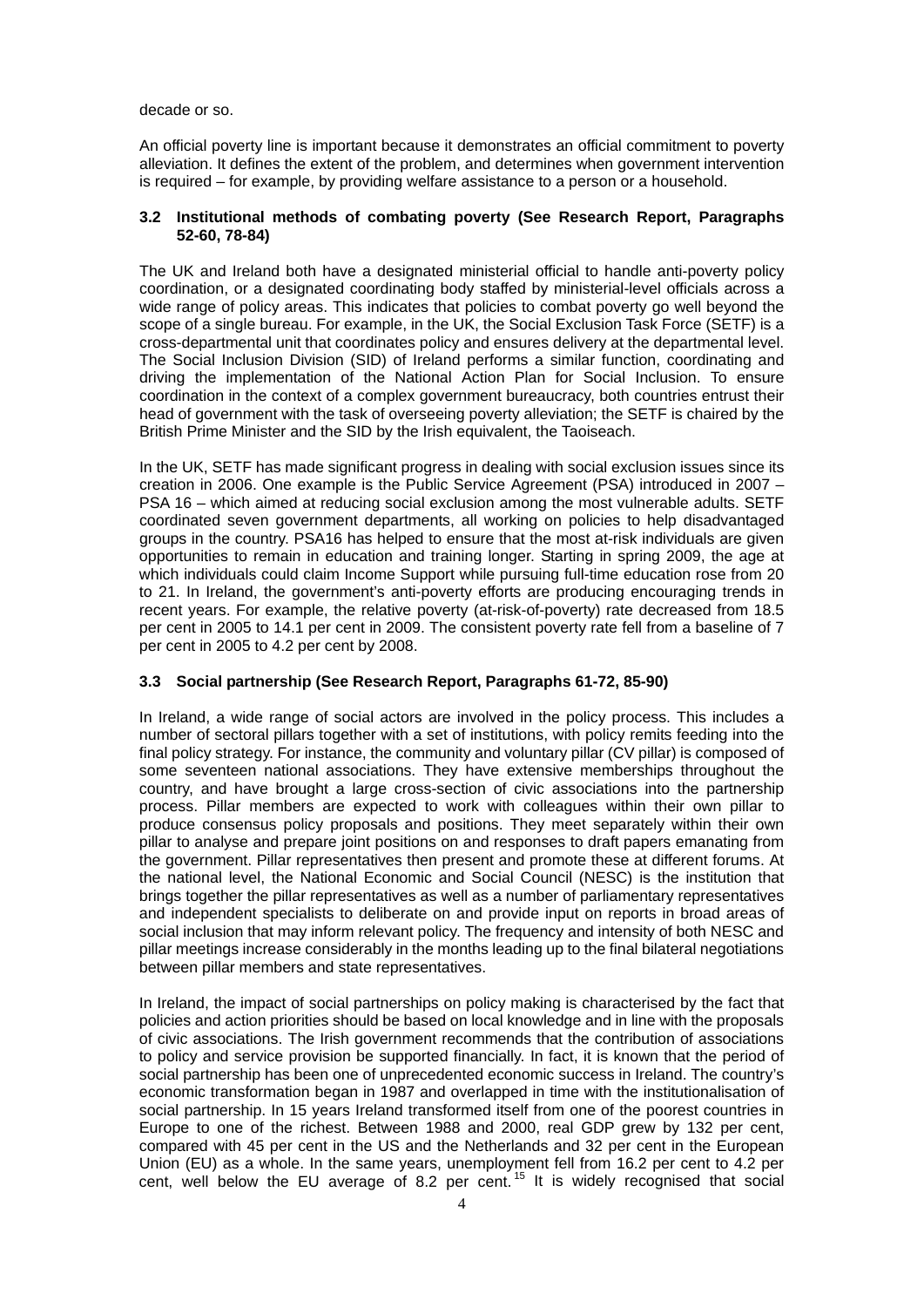partnerships played a significant role in reducing the level of conflict in the country.

### **3.4 Good practices from international experience**

From the above, we can conclude that a successful poverty alleviation institution should include the following four characteristics:

- Be endowed with resources and statutory powers that ensure multi-departmental cooperation, and be directed by the central government.
- Be responsible for setting up a range of poverty measurement indexes and a poverty line.
- Have specific poverty reduction targets, corresponding to action plans, and monitoring and evaluation procedures.
- Include social partnership and statutory public engagement mandates.

## **4. Oxfam Hong Kong's policy recommendations**

#### **4.1 Primary tasks of the new CoP**

International experience suggests that governments need official policies and strategies to combat poverty, as well as specific poverty reduction targets, in order to monitor the impacts and poverty trends of the countries and deal effectively with the problem of poverty. It is important to avoid piecemeal, remedial measures and to adopt long-term policies and practices. We have the following recommendations:

- (a) Set an official poverty line
	- A poverty threshold might be set at a certain percentage (for example, 50 per cent) of the median income or expenditure of a corresponding household
	- It might also refer to other international institutions. For example, in the European Union (EU) and the Organisation for Economic Cooperation and Development (OECD), relative poverty is defined as an income below 60 per cent and 50 per cent of the national median equivalised disposable income after social transfer for a comparable household respectively.
- (b) Identify the target groups
	- Formulate specific poverty reduction targets, long-term strategies, action plans and budget plans. For example, the poverty reduction targets may be the number of working poor families to be reduced by 20 per cent in two years' time.
- (c) Monitor and evaluate the progress and the impact of work programmes and measures regularly (for example, every six months)
	- To assess the implementation and achievements of the work programmes and measures against stated priorities and objectives.
	- To share the programme learning.
- (d) Announce poverty figures regularly (for example, every year)

### **4.2 Institutional design of the new CoP**

International and former CoP experience shows that allowing the Chief Secretary or the Financial Secretary to head the poverty commission is flawed. Neither of them has the wide-ranging administrative authority necessary to implement poverty alleviation goals. Therefore, we have the following recommendations (See Figure 1):

(a) The new CoP should have substantive power and resources; it should not be only an advisory body.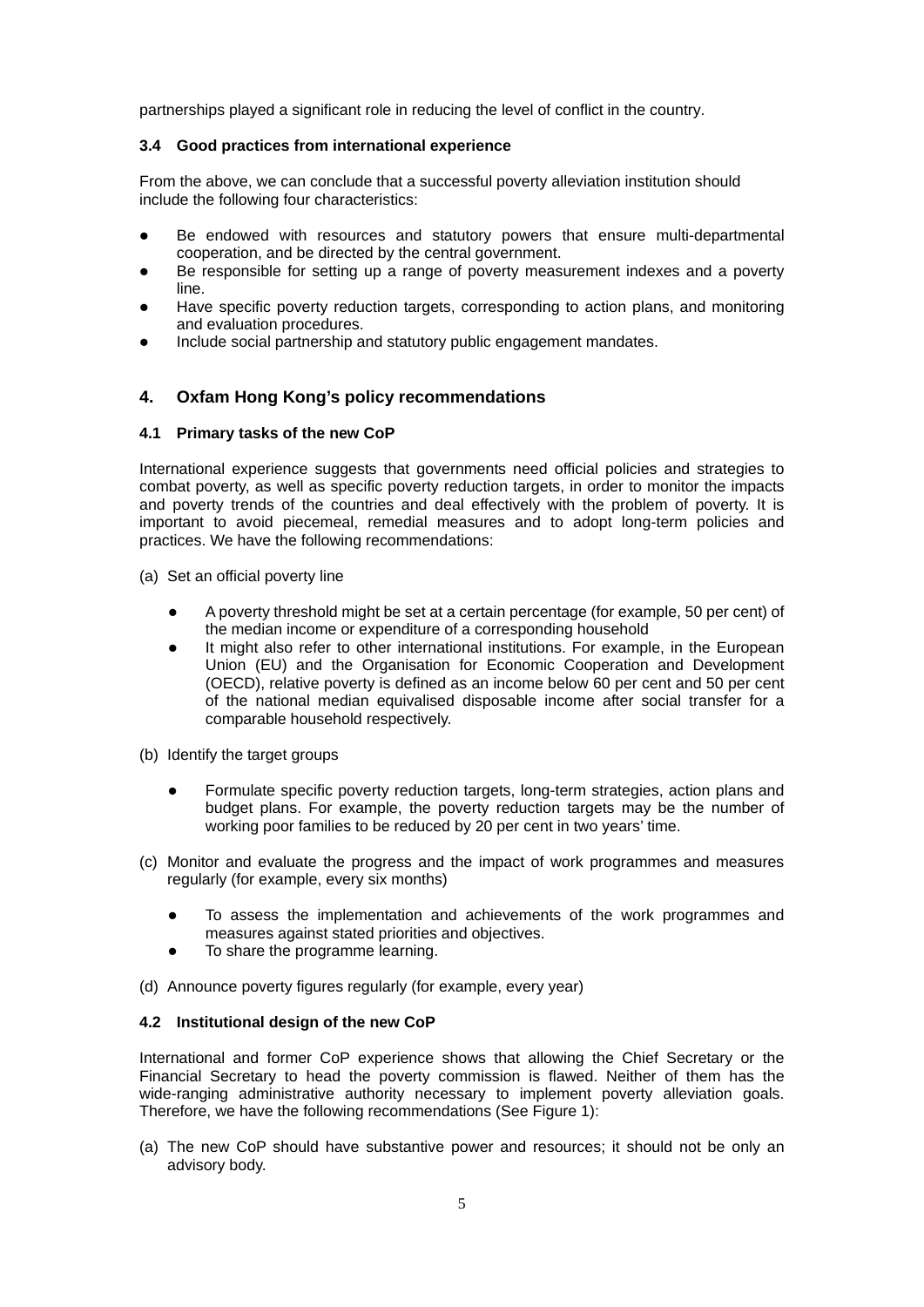- (b) The new CoP should be cross-departmental and cross-bureau, with the principal officials (Bureau Secretaries) responsible for welfare, labour, health care, education, home affairs and financial services as ex-officio members.
- (c) The new CoP should be chaired by the Chief Executive (CE), whose administrative authority spans the entire range of policy areas.
- (d) A new post, **"Commissioner for Poverty Alleviation",** at directorate grade of the government structure is proposed. This post should be filled up by non-government official, so as to ensure that local voices and opinions are included in setting the agenda and in decision making. The suggested post would have the following characteristics:
	- Serve as the administrative arm to support the CE.
	- Directly report to the CE.
	- Not be a government principal official (Bureau Secretary).
	- Serve as a linchpin between the commission and relevant government departments to coordinate and facilitate the policy process.
- (e) The CoP members should include: LegCo members, business people, community leaders, representatives from NGOs, the grassroots, labour unionists, opinion leaders and academics.
- (f) Sub-committees should be set up to focus on key areas of work and to gauge public views on topics related to poverty.
	- Examples of work areas are: elderly poverty, the working poor, child poverty (intergenerational poverty), poverty among ethnic minorities, etc.
	- With regard to membership, apart from the non-official members of the CoP, representatives from Social Partnership Platform (see below) should also be appointed as sub-committee members.
	- The proportion of representatives from Social Partnership Platform in the sub-committee should be at least 50 per cent.
- (g) A new Social Partnership Platform should be set up to gauge public views on different poverty topics.

#### **Figure 1: Proposed Structure of the Commission on Poverty**



#### **4.3 Establish a social partnership platform**

In order to gauge public views on topics related to poverty, we propose to establish a new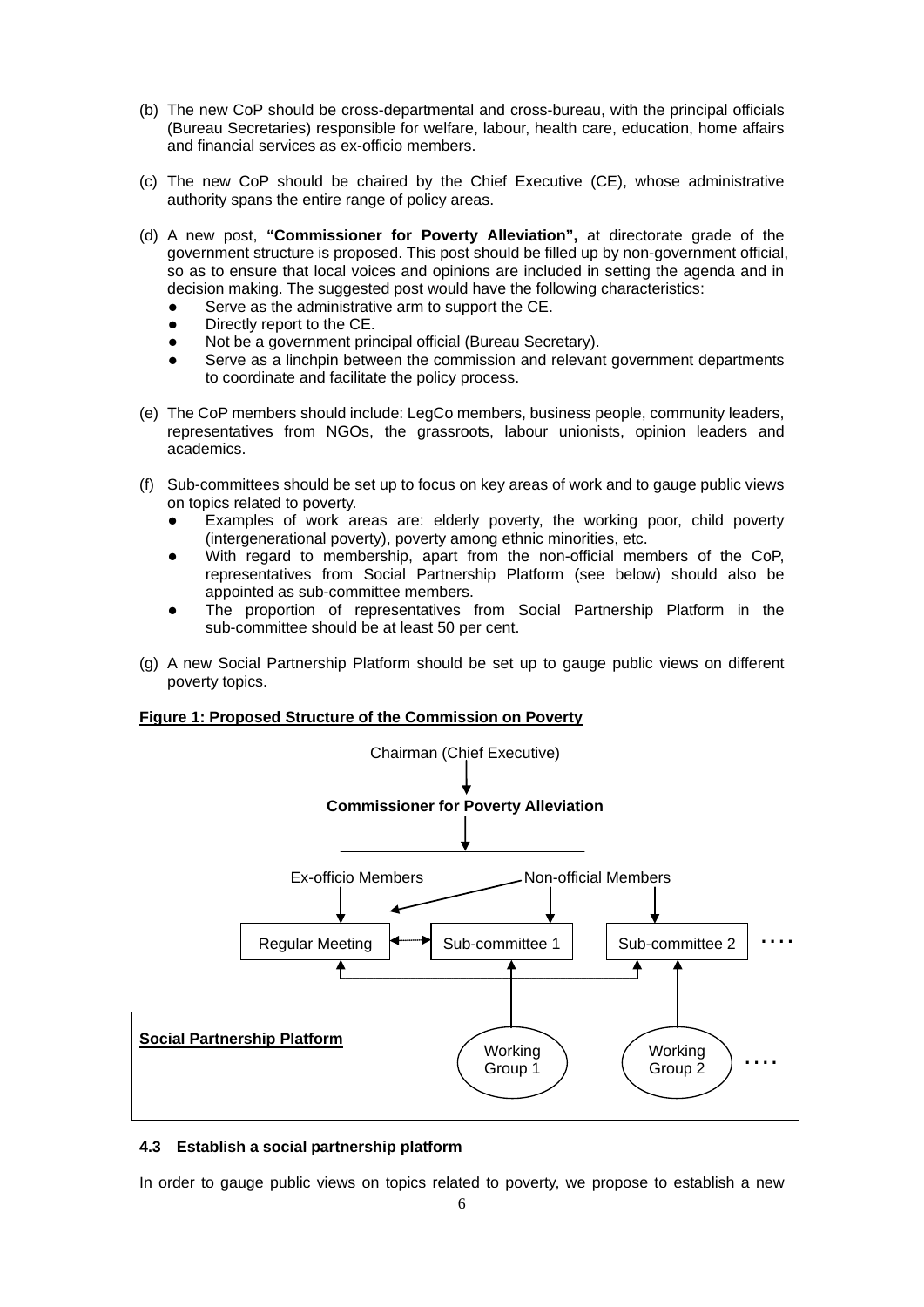Social Partnership Platform (SPP):

- (a) Structure: As mentioned above, we propose setting up several sub-committees within the new CoP to better focus on the key areas of work. To be consistent with this arrangement, corresponding Working Groups should be formed within the SPP.
- (b) Membership and nomination
	- In each Working Group, a majority of seats should be filled by representatives of civil society organisations with concerns and interests in that policy area, to confer a higher degree of independence and diversity.
	- Only a small percentage of members should be appointed by the government.
	- Representatives from each Working Group should also be appointed as members of its corresponding sub-committee on the new CoP.
- (c) Duties
	- To study poverty issues as initiated by members or requested by the CoP.
	- To conduct public consultations to gauge the views of the community.